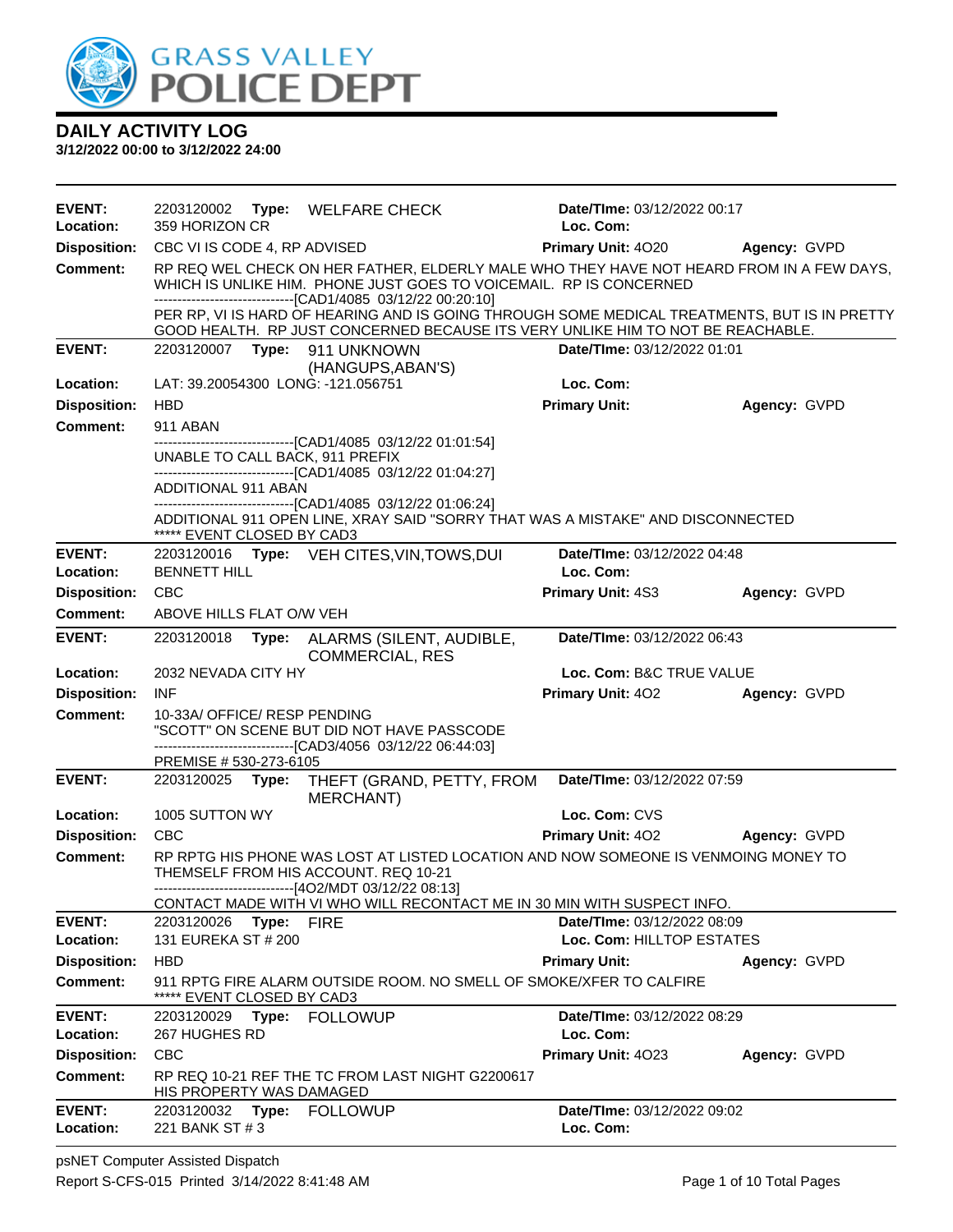

| <b>Disposition:</b> | <b>CBC</b>                                          |       |                                                                                                                                                                                                                                                                                                                           | Primary Unit: 402           | Agency: GVPD                       |
|---------------------|-----------------------------------------------------|-------|---------------------------------------------------------------------------------------------------------------------------------------------------------------------------------------------------------------------------------------------------------------------------------------------------------------------------|-----------------------------|------------------------------------|
| Comment:            |                                                     |       | ------------------------------[CAD3/4056 03/12/22 09:02:56]<br>EVENT LOCATION CHANGED FROM 221 BANK 3<br>--------------------------[4O2/MDT 03/12/22 09:35]                                                                                                                                                               |                             |                                    |
|                     |                                                     |       | CONTACT MADE WITH SUBJECTS AT THE LISTED ADDRESS WHO DENY ANY KNOWLEDGE OF A STOLEN OR<br>LOST CELL PHONE AND OR VENMO TRANSFERS. CELL LAST PINGED AT JIMBOYS WHERE SUSPICIOUSLY<br>ENOUGH THE PERSON WHOSE NAME THE VENMO MONEY WAS TRANSFERRED HAS A BOYFRIEND WORKS<br>AT JIMBOYS. FOLLOW UP W VENMO FOR ACCOUNT INFO. |                             |                                    |
| <b>EVENT:</b>       | 2203120035                                          |       | Type: VEH CITES, VIN, TOWS, DUI                                                                                                                                                                                                                                                                                           | Date/TIme: 03/12/2022 09:31 |                                    |
| Location:           | 900 BLK WHISPERING PINES                            |       |                                                                                                                                                                                                                                                                                                                           |                             | Loc. Com: RIGHT NEAR CLYDESDALE CT |
| <b>Disposition:</b> | <b>CBC</b>                                          |       |                                                                                                                                                                                                                                                                                                                           | Primary Unit: 4023          | Agency: GVPD                       |
| <b>Comment:</b>     | OW VEH 8TUJ830                                      |       | --------------------------------[CAD3/4056 03/12/22 09:32:36]                                                                                                                                                                                                                                                             |                             |                                    |
|                     |                                                     |       | EVENT LOCATION CHANGED FROM 900 BLK RIGHT BEFORE CYDLESDALE<br>-------------------------------[4O23/MDT 03/12/22 09:38]                                                                                                                                                                                                   |                             |                                    |
|                     |                                                     |       | <b>COURTESY WARNING GIVEN: # 5276</b><br>USING STREET FOR STORAGE/EXPIRED REG                                                                                                                                                                                                                                             |                             |                                    |
| <b>EVENT:</b>       | 2203120036                                          |       | Type: DISTURBANCE (NOISE,<br>MUSIC, VERBAL, BARKI                                                                                                                                                                                                                                                                         | Date/TIme: 03/12/2022 09:38 |                                    |
| Location:           | 210 SUTTON WY # 227                                 |       |                                                                                                                                                                                                                                                                                                                           | Loc. Com:                   |                                    |
| <b>Disposition:</b> | <b>CBC</b>                                          |       |                                                                                                                                                                                                                                                                                                                           | <b>Primary Unit: 402</b>    | Agency: GVPD                       |
| <b>Comment:</b>     |                                                     |       | RP RPTG HER 11YOA SON IS REFUSING TO GET OUT OF HER VEH AND KEEPS TRYING TO REVERSE IN IT.<br>RP ADV J HAS BEEN PHYSICALLY ABUSIVE TO HER IN THE PAST. REQ LE ASSIATNCE.                                                                                                                                                  |                             |                                    |
|                     |                                                     |       | VEH IS A 2009 GOLD NISSAN ALTIMA                                                                                                                                                                                                                                                                                          |                             |                                    |
| <b>EVENT:</b>       | 2203120038                                          |       | Type: 911 UNKNOWN<br>(HANGUPS, ABAN'S)                                                                                                                                                                                                                                                                                    | Date/TIme: 03/12/2022 09:46 |                                    |
| Location:           | 710 DORIS DR                                        |       |                                                                                                                                                                                                                                                                                                                           | Loc. Com:                   |                                    |
| <b>Disposition:</b> | <b>HBD</b>                                          |       |                                                                                                                                                                                                                                                                                                                           | <b>Primary Unit:</b>        | Agency: GVPD                       |
| <b>Comment:</b>     | 911 ABAN                                            |       |                                                                                                                                                                                                                                                                                                                           |                             |                                    |
|                     |                                                     |       | --------------------------[CAD3/4056_03/12/22_09:49:58]<br>EVENT LOCATION CHANGED FROM LAT: 39.22755800 LONG: -121.068252 GRASS VALLEY                                                                                                                                                                                    |                             |                                    |
|                     |                                                     |       | -------------------------------[CAD3/4056_03/12/22_09:50:02]                                                                                                                                                                                                                                                              |                             |                                    |
|                     | <b>C4 ON CALLBACK</b><br>***** EVENT CLOSED BY CAD3 |       |                                                                                                                                                                                                                                                                                                                           |                             |                                    |
| <b>EVENT:</b>       | 2203120040                                          | Type: | RESTRAINING ORDERS (TRO,<br>OAH, CUSTODY, C                                                                                                                                                                                                                                                                               | Date/TIme: 03/12/2022 09:48 |                                    |
| Location:           | <b>GRASS VALLEY</b>                                 |       |                                                                                                                                                                                                                                                                                                                           | Loc. Com:                   |                                    |
| <b>Disposition:</b> | <b>CBC</b>                                          |       |                                                                                                                                                                                                                                                                                                                           | Primary Unit: 405           | Agency: GVPD                       |
| Comment:            |                                                     |       | RP REQ 10-21 REF CUSTODY ISSUES                                                                                                                                                                                                                                                                                           |                             |                                    |
|                     |                                                     |       | -------------------------------[4O5/MDT 03/12/22 10:34]<br>RP STATES FEMALE IS REFUSING TO PROVIDE CHILD ON HIS WEEKEND. FEMALE STATES RP LAST HAD<br>CHILD ON WEEKEND OF 12/12/21 AND THEY HAVE AN EVERY OTHER WEEKEND CUSTODY. FROM 12/12 ON                                                                            |                             |                                    |
| <b>EVENT:</b>       | 2203120046                                          | Type: | AND OFF, THIS WEEKEND IS THE FEMALES. RP ADVISED AND HE DOES NOT COMPLETELY AGREE.<br>911 UNKNOWN                                                                                                                                                                                                                         | Date/TIme: 03/12/2022 10:05 |                                    |
|                     |                                                     |       | (HANGUPS, ABAN'S)                                                                                                                                                                                                                                                                                                         |                             |                                    |
| Location:           |                                                     |       | LAT: 39.20058600 LONG: -121.056772                                                                                                                                                                                                                                                                                        | Loc. Com:                   |                                    |
| <b>Disposition:</b> | MERGED 2203120043                                   |       |                                                                                                                                                                                                                                                                                                                           | <b>Primary Unit:</b>        | Agency: GVPD                       |
| <b>Comment:</b>     | 911 ABAN<br>*****                                   |       | EVENT CLOSED BY CAD1 WITH COMMENT-2203120043                                                                                                                                                                                                                                                                              |                             |                                    |
| <b>EVENT:</b>       | 2203120049                                          | Type: | <b>SUBJECT STOP</b>                                                                                                                                                                                                                                                                                                       | Date/TIme: 03/12/2022 10:23 |                                    |
| Location:           | 1005 SUTTON WY                                      |       |                                                                                                                                                                                                                                                                                                                           | Loc. Com: CVS               |                                    |
| <b>Disposition:</b> | <b>CBC</b>                                          |       |                                                                                                                                                                                                                                                                                                                           | Primary Unit: 4023          | Agency: GVPD                       |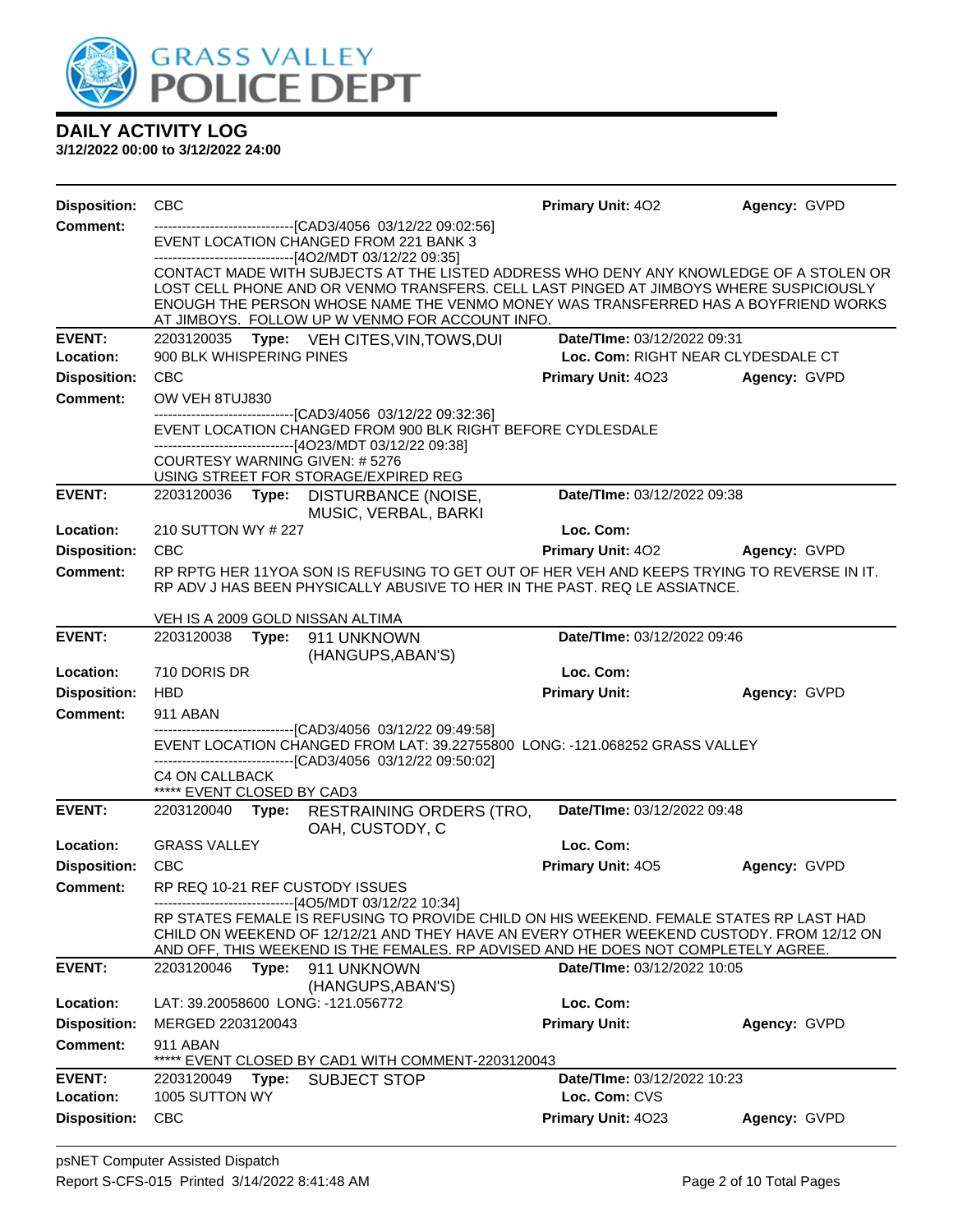

| <b>Comment:</b>            | OW 1                                                                                                                                      |       | -----------------[CAD3/4056 03/12/22 10:23:20]                                                                                                                          |                                          |              |  |
|----------------------------|-------------------------------------------------------------------------------------------------------------------------------------------|-------|-------------------------------------------------------------------------------------------------------------------------------------------------------------------------|------------------------------------------|--------------|--|
| <b>EVENT:</b>              |                                                                                                                                           |       | EVENT LOCATION CHANGED FROM CVS                                                                                                                                         | Date/TIme: 03/12/2022 10:30              |              |  |
| Location:                  | <b>GRASS VALLEY</b>                                                                                                                       |       | 2203120052 Type: FOLLOWUP                                                                                                                                               | Loc. Com:                                |              |  |
| <b>Disposition:</b>        | <b>CBC</b>                                                                                                                                |       |                                                                                                                                                                         | Primary Unit: 405                        | Agency: GVPD |  |
| <b>Comment:</b>            |                                                                                                                                           |       | RP REQ 10-21 REF EVENT 2203100111                                                                                                                                       |                                          |              |  |
|                            |                                                                                                                                           |       | ------------------------------[4O5/MDT 03/12/22 10:52]                                                                                                                  |                                          |              |  |
|                            |                                                                                                                                           |       | RP"S CONCERNS ARE UNFOUNDED AS WE LOCATED VI REF 2203100111                                                                                                             |                                          |              |  |
| <b>EVENT:</b><br>Location: | 599 PACKARD DR                                                                                                                            |       | 2203120054 Type: VEH CITES, VIN, TOWS, DUI                                                                                                                              | Date/TIme: 03/12/2022 10:33<br>Loc. Com: |              |  |
| <b>Disposition:</b>        | <b>RPT VEH TOWED</b>                                                                                                                      |       |                                                                                                                                                                         | Primary Unit: 4023                       | Agency: GVPD |  |
| Case No:                   | G2200619                                                                                                                                  |       |                                                                                                                                                                         |                                          |              |  |
| <b>Comment:</b>            |                                                                                                                                           |       | RP RPT'G A WHI CHEV TAHOE PARTIALLY BLKING HER DRIVEWAY                                                                                                                 |                                          |              |  |
|                            |                                                                                                                                           |       | -------------------------------[CAD3/4056_03/12/22 11:22:45]                                                                                                            |                                          |              |  |
|                            | ISSUED CASE# G2200619 FOR AGENCY GVPD by UNIT 4O23                                                                                        |       |                                                                                                                                                                         |                                          |              |  |
|                            |                                                                                                                                           |       | -------------------------------[CAD1/4074_03/12/22 11:23:17]                                                                                                            |                                          |              |  |
|                            | TOW ASSIGNED-ADVANCED TOWING, 319 RAILROAD AVE, GRASS VALLEY, 5304775400,<br>-------------------------------[CAD1/4074_03/12/22_11:23:25] |       |                                                                                                                                                                         |                                          |              |  |
|                            | ADVANCED ENRT DRIVE TIME                                                                                                                  |       |                                                                                                                                                                         |                                          |              |  |
|                            | FCN/3702207102144                                                                                                                         |       | -------------------------------[CAD1/4074_03/12/22 11:57:16]                                                                                                            |                                          |              |  |
|                            |                                                                                                                                           |       |                                                                                                                                                                         |                                          |              |  |
| <b>EVENT:</b>              | 2203120056 Type:                                                                                                                          |       | INFORMATION                                                                                                                                                             | Date/TIme: 03/12/2022 10:45              |              |  |
| Location:                  | KIDDER CEMETERY                                                                                                                           |       |                                                                                                                                                                         | Loc. Com:                                |              |  |
| <b>Disposition:</b>        | <b>INF</b>                                                                                                                                |       |                                                                                                                                                                         | <b>Primary Unit:</b>                     | Agency: GVPD |  |
| <b>Comment:</b>            | ***** EVENT CLOSED BY CAD3                                                                                                                |       | RP RPTG FUNERAL AND WILL BE SHOOTING FIREARMS AT 1100HRS                                                                                                                |                                          |              |  |
| <b>EVENT:</b>              |                                                                                                                                           |       | 2203120062 Type: ORDINANCES                                                                                                                                             | Date/TIme: 03/12/2022 11:17              |              |  |
|                            |                                                                                                                                           |       | (COUNTY/MUNICIPAL)                                                                                                                                                      |                                          |              |  |
| Location:                  | 804 SUTTON WY                                                                                                                             |       |                                                                                                                                                                         | Loc. Com: BANK OF AMERICA                |              |  |
| <b>Disposition:</b>        | UTL                                                                                                                                       |       |                                                                                                                                                                         | <b>Primary Unit: 4S5</b>                 | Agency: GVPD |  |
| <b>Comment:</b>            |                                                                                                                                           |       | RP RPT'G TRANSIENT IN THE AREA DISTURBING PEOPLE<br>WMA APPEARS 11550 BRO HOODIE                                                                                        |                                          |              |  |
| <b>EVENT:</b>              | 2203120063                                                                                                                                | Type: | DISTURBANCE (NOISE,<br>MUSIC, VERBAL, BARKI                                                                                                                             | Date/TIme: 03/12/2022 11:17              |              |  |
| Location:                  | 1263 E MAIN ST                                                                                                                            |       |                                                                                                                                                                         | Loc. Com: GOLD RUN LAUNDROMAT            |              |  |
| <b>Disposition:</b>        | <b>CBC</b>                                                                                                                                |       |                                                                                                                                                                         | <b>Primary Unit: 402</b>                 | Agency: GVPD |  |
| <b>Comment:</b>            |                                                                                                                                           |       | EMPLOYEE RPTG ELDERLY MALE SUBJ CAUSING 415 REFUSING TO LEAVE. POSS 11550. WMA LSW GREY                                                                                 |                                          |              |  |
|                            |                                                                                                                                           |       | SWEATSHIRT, BRIGHT PINK PANTS.<br>-----------------[4O2/MDT 03/12/22 11:43]                                                                                             |                                          |              |  |
|                            |                                                                                                                                           |       | SUBJECT WAS NEG 11550, LEFT MESSAGE FOR HOMELESS OUTREACH, CBC W FOLLOW UP                                                                                              |                                          |              |  |
| <b>EVENT:</b>              | 2203120065                                                                                                                                | Type: | THEFT (GRAND, PETTY, FROM                                                                                                                                               | Date/TIme: 03/12/2022 11:20              |              |  |
|                            |                                                                                                                                           |       | MERCHANT)                                                                                                                                                               |                                          |              |  |
| Location:                  | 11954 NEVADA CITY HY                                                                                                                      |       |                                                                                                                                                                         | Loc. Com: MCDONALDS 530 273 2518         |              |  |
| <b>Disposition:</b>        | PEN LEFT VOICE MAIL                                                                                                                       |       |                                                                                                                                                                         | Primary Unit: 4023                       | Agency: GVPD |  |
| Comment:                   |                                                                                                                                           |       | RP OUTSIDE GVPD RPTG SHE TRACKED HER STOLEN IPOD TO MCDONALDS THEN THE SU DROVE AWAY<br>23103 IN A BLU DODGE DART LP:7URB249. UNK WHERE THEFT ACTUALLY OCC'D. REQ 10-21 |                                          |              |  |
| <b>EVENT:</b>              | 2203120070                                                                                                                                | Type: | <b>DRUGS (ANY NARCOTIC</b>                                                                                                                                              | Date/TIme: 03/12/2022 11:35              |              |  |
|                            |                                                                                                                                           |       | <b>RELATED OFFENSE)</b>                                                                                                                                                 |                                          |              |  |
| Location:                  | 1008 PLAZA DR                                                                                                                             |       |                                                                                                                                                                         | Loc. Com: SPEEDWAY                       |              |  |
| <b>Disposition:</b>        | <b>CBC MOVING ALONG</b>                                                                                                                   |       |                                                                                                                                                                         | Primary Unit: 405                        | Agency: GVPD |  |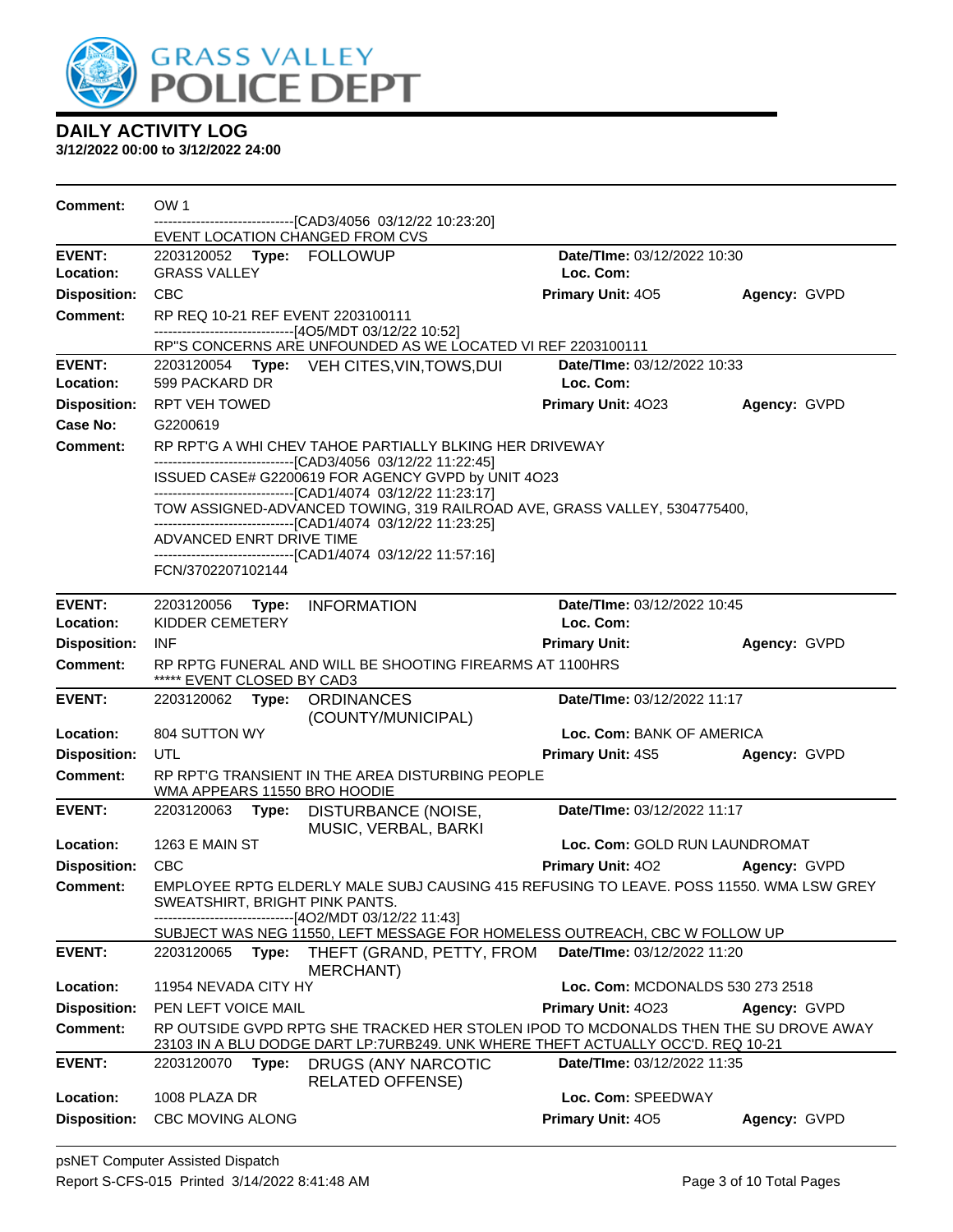

| <b>Comment:</b>            | ANONYMOUS.                  |       | RP RPTG POSS DRUG DEAL WITH GRY TOYT CAROLLA LP: 8TGJ962. RP DID NOT SEE EXCHANGE OF DRUGS<br>BUT SAW NEEDLES AND HS IN SUBJ VEH. RP CONCERNED HE IS 11550 DRIVING 23152. RP REQ TO BE                                                                                                                                         |                                                           |              |
|----------------------------|-----------------------------|-------|--------------------------------------------------------------------------------------------------------------------------------------------------------------------------------------------------------------------------------------------------------------------------------------------------------------------------------|-----------------------------------------------------------|--------------|
| <b>EVENT:</b>              | 2203120072                  |       | Type: ALL OTHERS                                                                                                                                                                                                                                                                                                               | Date/TIme: 03/12/2022 11:49                               |              |
| Location:                  | 139 MILL ST                 |       |                                                                                                                                                                                                                                                                                                                                | Loc. Com:                                                 |              |
| <b>Disposition:</b>        | CBC                         |       |                                                                                                                                                                                                                                                                                                                                | Primary Unit: 402                                         | Agency: GVPD |
| <b>Comment:</b>            |                             |       | --------------------------[CAD3/4056_03/12/22 11:50:01]<br>EVENT LOCATION CHANGED FROM 139 MILL                                                                                                                                                                                                                                |                                                           |              |
| <b>EVENT:</b>              |                             |       | 2203120081 Type: THEFT (GRAND, PETTY, FROM<br><b>MERCHANT)</b>                                                                                                                                                                                                                                                                 | Date/TIme: 03/12/2022 12:13                               |              |
| Location:                  | 104 W MAIN ST               |       |                                                                                                                                                                                                                                                                                                                                | Loc. Com: FOGGY MOUNTAIN MUSIC                            |              |
| <b>Disposition:</b>        | CBC 98M                     |       |                                                                                                                                                                                                                                                                                                                                | Primary Unit: 4023                                        | Agency: GVPD |
| <b>Comment:</b>            |                             |       | EMPLOYEE RPTG ELDERLY MALE WALKED OUT WITH \$260 WORTH OF FLUTES. RP DOES NOT THINK IT WAS<br>INTENTIONAL. SUBJ POSS HAS DEMENTIA. OCC'D AROUND 1500-1600 YESTERDAY.<br>------------------------------[4O23/MDT 03/12/22 13:59]<br>SPOKE WITH RP AND THEY ADVISED AS OF RIGHT NOW, THEY DO NOT WISH TO FILE A THEFT REPORT. RP |                                                           |              |
|                            |                             |       | ADVISED THEY WILL CONTACT LE IF THEY WISH TO MOVE FORWARD. CBC                                                                                                                                                                                                                                                                 |                                                           |              |
| <b>EVENT:</b>              |                             |       | 2203120083 Type: SUSPICIOUS CIRCUMSTANCE<br>(VEHICLE, PERSON                                                                                                                                                                                                                                                                   | Date/TIme: 03/12/2022 12:18                               |              |
| Location:                  | 105 NEAL ST                 |       |                                                                                                                                                                                                                                                                                                                                | Loc. Com: SAFEWAY                                         |              |
| <b>Disposition:</b>        | CBC                         |       |                                                                                                                                                                                                                                                                                                                                | Primary Unit: 4023                                        | Agency: GVPD |
| Comment:                   | DRK SHIRT DRK PANTS         |       | SECURITY RPT'G 2 SUBJS LOITERING IN THE P LOT, POSS CASING VEHS<br>ONE IN BLK/WHI PLAID SHIRT AND BLK HAT AND TAN SHORTS                                                                                                                                                                                                       |                                                           |              |
| <b>EVENT:</b>              |                             |       | 2203120089 Type: VEH CITES, VIN, TOWS, DUI                                                                                                                                                                                                                                                                                     | Date/TIme: 03/12/2022 12:59                               |              |
| Location:                  | NORTHSTAR PL/BENNETT ST     |       |                                                                                                                                                                                                                                                                                                                                | Loc. Com:                                                 |              |
| <b>Disposition:</b>        | UTL                         |       |                                                                                                                                                                                                                                                                                                                                | Primary Unit: 4K19                                        | Agency: GVPD |
| <b>Comment:</b>            |                             |       | RP RPTG RV PARKED SINCE YESTERDAY AFTERNOON, RP THINKS ITS VIOLATES AN ORDINANCE                                                                                                                                                                                                                                               |                                                           |              |
| <b>EVENT:</b>              | 2203120092                  | Type: | ALARMS (SILENT, AUDIBLE,<br><b>COMMERCIAL, RES</b>                                                                                                                                                                                                                                                                             | Date/TIme: 03/12/2022 13:07                               |              |
| Location:                  | 819 WHISPERING PINES LN # A |       |                                                                                                                                                                                                                                                                                                                                | Loc. Com: FERGUSON PLUMBING                               |              |
| <b>Disposition:</b>        | <b>CBC BLDG RESECURED</b>   |       |                                                                                                                                                                                                                                                                                                                                | <b>Primary Unit: 405</b>                                  | Agency: GVPD |
| <b>Comment:</b>            |                             |       | 10-33A/ INTERIOR SHOWROOM FRONT MOTION /RESP PENDING<br>---------------------------------[CAD3/4056 03/12/22 13:44:38]                                                                                                                                                                                                         |                                                           |              |
|                            |                             |       | ADD WAREHOUSE FRONT MOTION PER ALARM COMPANY/ ADV LE WAS ON SCENE                                                                                                                                                                                                                                                              |                                                           |              |
| <b>EVENT:</b><br>Location: | 405 S AUBURN ST # 111       |       |                                                                                                                                                                                                                                                                                                                                | Date/TIme: 03/12/2022 13:24<br>Loc. Com: STAGECOACH MOTEL |              |
| <b>Disposition:</b>        | <b>CBC</b>                  |       |                                                                                                                                                                                                                                                                                                                                | <b>Primary Unit: 402</b>                                  | Agency: GVPD |
| <b>Comment:</b>            |                             |       | RP REQ 10-21 REF HER EPO AND CASE G2200605                                                                                                                                                                                                                                                                                     |                                                           |              |
|                            |                             |       | ------------------------[4O2/MDT 03/12/22 14:00]<br>CALLED, NO ANSWER, MESSAGE LEFT. FOLLOW UP W RP UPON CALL BACK.                                                                                                                                                                                                            |                                                           |              |
| <b>EVENT:</b>              | 2203120097                  |       | Type: 911 UNKNOWN<br>(HANGUPS, ABAN'S)                                                                                                                                                                                                                                                                                         | Date/TIme: 03/12/2022 13:25                               |              |
| Location:                  |                             |       | LAT: 39.23408200 LONG: -121.039112                                                                                                                                                                                                                                                                                             | Loc. Com:                                                 |              |
| <b>Disposition:</b>        | <b>HBD</b>                  |       |                                                                                                                                                                                                                                                                                                                                | <b>Primary Unit:</b>                                      | Agency: GVPD |
| <b>Comment:</b>            | 911 ABANDON                 |       |                                                                                                                                                                                                                                                                                                                                |                                                           |              |
|                            | ***** EVENT CLOSED BY CAD3  |       | -----------------------[CAD3/4056_03/12/22 13:26:15]<br>C4 ON CALLBACK VERY POOR RECEPTION                                                                                                                                                                                                                                     |                                                           |              |
| <b>EVENT:</b><br>Location: | 331 NORTHSTAR PL            |       | 2203120100 Type: VEH CITES, VIN, TOWS, DUI                                                                                                                                                                                                                                                                                     | Date/TIme: 03/12/2022 13:33<br>Loc. Com:                  |              |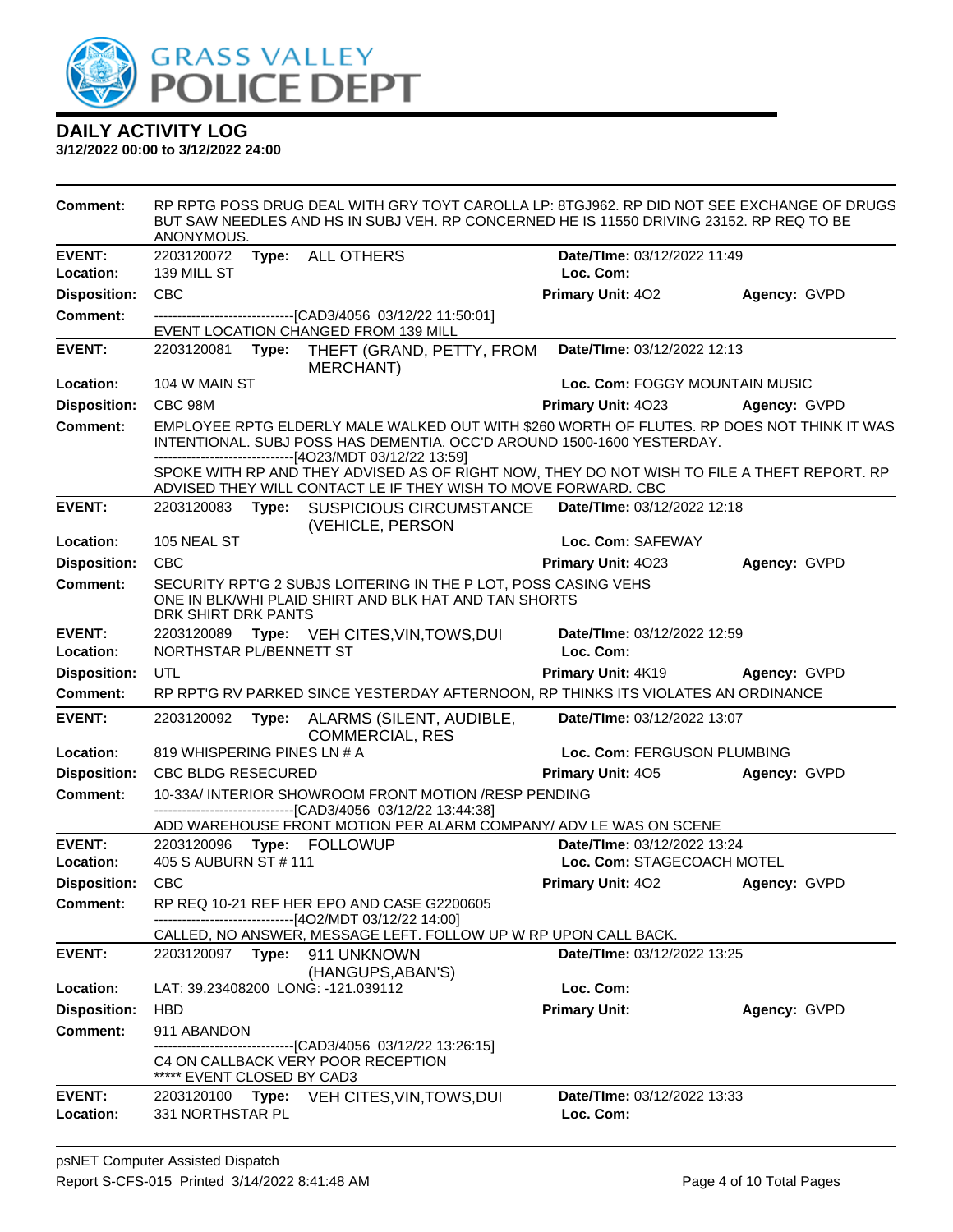

| <b>Disposition:</b>                    | <b>CBC</b>                                                                                                                                      | <b>Primary Unit: 402</b>    | Agency: GVPD |  |  |  |  |
|----------------------------------------|-------------------------------------------------------------------------------------------------------------------------------------------------|-----------------------------|--------------|--|--|--|--|
| <b>Comment:</b>                        | 911 RPT'G THE RV IS NOW BLOCKING HER PARKING SPOT                                                                                               |                             |              |  |  |  |  |
|                                        | --------------------------[4O2/MDT 03/12/22 14:32]<br>BUS LEGALLY PARKED, THE RP WAS ADVISED TO CALL BACK IF STILL PARKED THERE AFTER 72 HOURS. |                             |              |  |  |  |  |
| <b>EVENT:</b>                          | 2203120102 Type: TRAFFIC ACCIDENT                                                                                                               | Date/TIme: 03/12/2022 13:43 |              |  |  |  |  |
| Location:                              | 840 E MAIN ST                                                                                                                                   | Loc. Com: SIERRA CINEMAS    |              |  |  |  |  |
| <b>Disposition:</b>                    | CBC 98M                                                                                                                                         | <b>Primary Unit: 4023</b>   | Agency: GVPD |  |  |  |  |
| <b>Comment:</b>                        | RP REQ 10-21 FOR COLD TC RPT 3/3/22<br>2001 HOND CRV VS 2001 TOYT TACOMA                                                                        |                             |              |  |  |  |  |
|                                        | ------------------------------[4O23/MDT 03/12/22 14:36]                                                                                         |                             |              |  |  |  |  |
|                                        | ATTEMPTED CONTACT VIA 10-21 AND UNABLE TO LEAVE VOICE MAIL AS THE INBOX IS FULL. CBC                                                            |                             |              |  |  |  |  |
| <b>EVENT:</b>                          | 2203120109 Type: TRAFFIC (DUI, PARKING,<br>SPEED, HAZ                                                                                           | Date/TIme: 03/12/2022 14:17 |              |  |  |  |  |
| Location:                              | 335 MILL ST # Z                                                                                                                                 | Loc. Com:                   |              |  |  |  |  |
| <b>Disposition:</b>                    | INF BEAT OFC ADV                                                                                                                                | <b>Primary Unit:</b>        | Agency: GVPD |  |  |  |  |
| <b>Comment:</b>                        | RP REPORTING MALE SUBJECT RIDING A MOTORIZED BIKE RUNNING STOP SIGNS.<br>-------------------------------[CAD1/4074_03/12/22 14:21:48]           |                             |              |  |  |  |  |
|                                        | <b>VOICED</b><br>***** EVENT CLOSED BY CAD1 WITH COMMENT-BEAT OFC ADV                                                                           |                             |              |  |  |  |  |
|                                        | -------------------------------[CAD1/4074 03/12/22 14:23:19]                                                                                    |                             |              |  |  |  |  |
|                                        | RE-OPENED AS EVENT GVPD 2203120110                                                                                                              |                             |              |  |  |  |  |
| <b>EVENT:</b>                          | 2203120110<br>Type:<br>TRAFFIC (DUI, PARKING,<br>SPEED, HAZ                                                                                     | Date/TIme: 03/12/2022 14:23 |              |  |  |  |  |
| Location:                              | 335 MILL ST # Z                                                                                                                                 | Loc. Com:                   |              |  |  |  |  |
| <b>Disposition:</b>                    | UTL MILL ST TO 4 CORNERS                                                                                                                        | Primary Unit: 4023          | Agency: GVPD |  |  |  |  |
| <b>Comment:</b>                        | ***** RE-OPENED EVENT GVPD 2203120109                                                                                                           |                             |              |  |  |  |  |
|                                        | (opened 03/12/2022 14:17:22, , closed as INF)                                                                                                   |                             |              |  |  |  |  |
|                                        | [comments event 2203120109]<br>RP REPORTING MALE SUBJECT RIDING A MOTORIZED BIKE RUNNING STOP SIGNS.                                            |                             |              |  |  |  |  |
|                                        | ------------------------------[CAD1/4074_03/12/22 14:21:48]                                                                                     |                             |              |  |  |  |  |
|                                        | <b>VOICED</b><br>***** EVENT CLOSED BY CAD1 WITH COMMENT-BEAT OFC ADV                                                                           |                             |              |  |  |  |  |
|                                        | [end comments event 2203120109]                                                                                                                 |                             |              |  |  |  |  |
| <b>EVENT:</b>                          | 2203120112 Type: WELFARE CHECK                                                                                                                  | Date/TIme: 03/12/2022 14:29 |              |  |  |  |  |
| Location:                              | DORSEY DR/EA MAIN ST                                                                                                                            | Loc. Com:                   |              |  |  |  |  |
| <b>Disposition:</b>                    | <b>CBC C4 COOPERATIVE</b>                                                                                                                       | <b>Primary Unit: 4K19</b>   | Agency: GVPD |  |  |  |  |
| <b>Comment:</b>                        | RP REPORTING MALE LYING ON THE GROUND UNKNOWN DESCRIPTION OTHER THEN A MALE.<br>-------------------------------[CAD3/4056 03/12/22 14:31:03]    |                             |              |  |  |  |  |
|                                        | 10-39 CALFIRE                                                                                                                                   |                             |              |  |  |  |  |
| <b>EVENT:</b>                          | 2203120114 Type: FOLLOWUP                                                                                                                       | Date/TIme: 03/12/2022 14:37 |              |  |  |  |  |
| Location:                              | 578 SUTTON WY                                                                                                                                   | Loc. Com:                   |              |  |  |  |  |
| <b>Disposition:</b><br><b>Comment:</b> | <b>CBC</b><br>--------------------------------[CAD3/4056 03/12/22 14:37:55]                                                                     | Primary Unit: 402           | Agency: GVPD |  |  |  |  |
|                                        | EVENT LOCATION CHANGED FROM 578 SUTTON                                                                                                          |                             |              |  |  |  |  |
| <b>EVENT:</b>                          | Type: TRAFFIC (DUI, PARKING,<br>2203120116<br>SPEED, HAZ                                                                                        | Date/TIme: 03/12/2022 14:43 |              |  |  |  |  |
| Location:                              | 49/20 STATE/BRUNSWICK RD                                                                                                                        | Loc. Com: SB ON RAMP        |              |  |  |  |  |
| <b>Disposition:</b>                    | <b>HBD</b>                                                                                                                                      | <b>Primary Unit:</b>        | Agency: GVPD |  |  |  |  |
| Comment:                               | 911 RPT'G BUMPER ON THE ON RAMP/10-39 CHP                                                                                                       |                             |              |  |  |  |  |
|                                        | -----------------------[CAD1/4074_03/12/22 14:49:44]<br><b>VOICED</b>                                                                           |                             |              |  |  |  |  |
|                                        | ***** EVENT CLOSED BY CAD1                                                                                                                      |                             |              |  |  |  |  |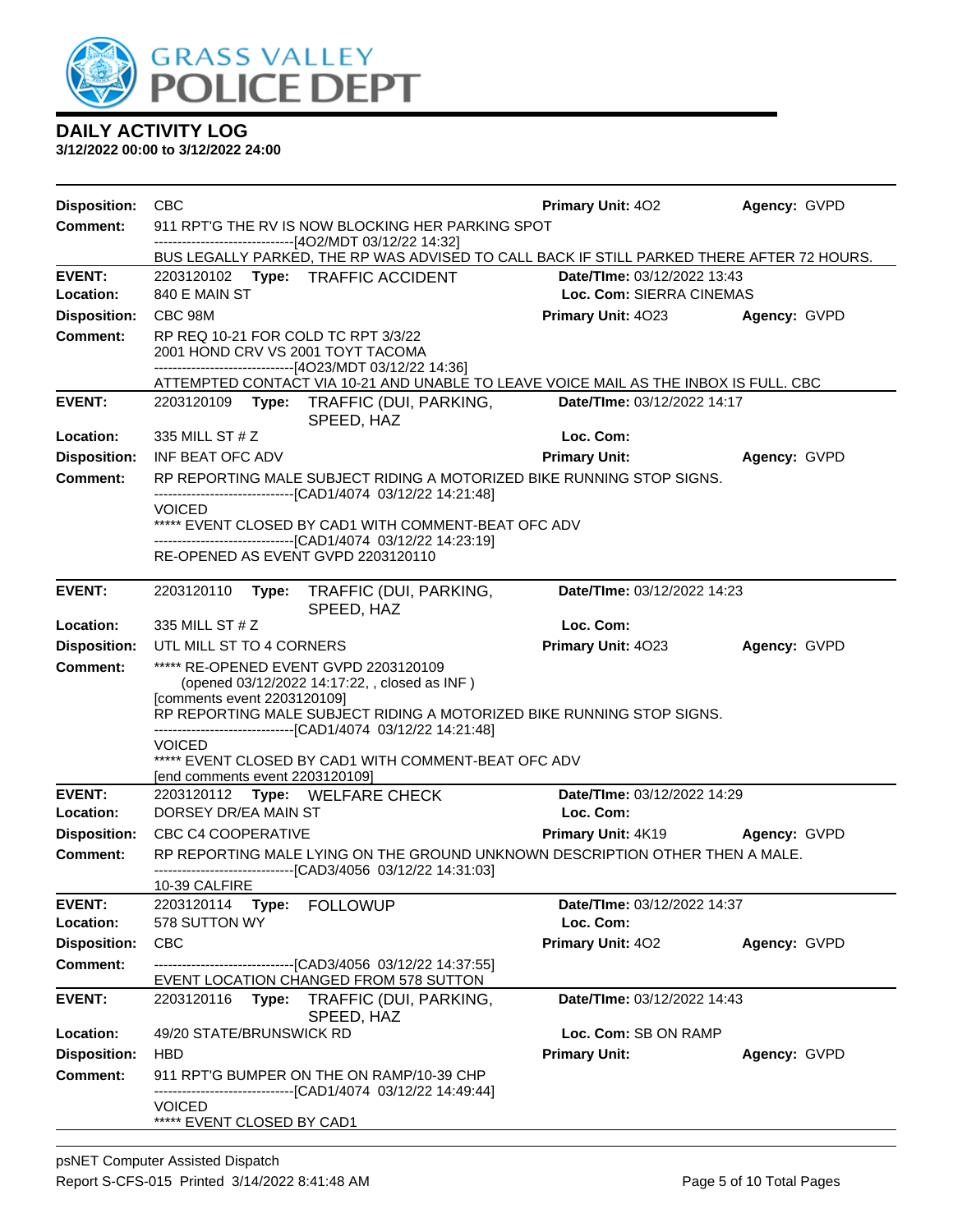

| <b>EVENT:</b>              | 2203120118                                         | Type: | DISTURBANCE (NOISE,<br>MUSIC, VERBAL, BARKI                                                                                                                  | Date/TIme: 03/12/2022 14:50                             |              |  |
|----------------------------|----------------------------------------------------|-------|--------------------------------------------------------------------------------------------------------------------------------------------------------------|---------------------------------------------------------|--------------|--|
| Location:                  | 647 E MAIN ST                                      |       |                                                                                                                                                              | Loc. Com: MMM TOWING 530 273 3180                       |              |  |
| <b>Disposition:</b>        | CBC CIVIL. SUBJ LEFT                               |       |                                                                                                                                                              | Primary Unit: 405                                       | Agency: GVPD |  |
| <b>Comment:</b>            |                                                    |       | RP REPORTING 3 MALE CAUSING A 415 V AT THE TOW YARD. RP IS NOT ON SCENE.                                                                                     |                                                         |              |  |
| <b>EVENT:</b><br>Location: | 2203120120<br>840 EA MAIN ST                       | Type: | <b>FOLLOWUP</b>                                                                                                                                              | Date/TIme: 03/12/2022 14:52<br>Loc. Com:                |              |  |
| <b>Disposition:</b>        | <b>RPT</b>                                         |       |                                                                                                                                                              | Primary Unit: 4023                                      | Agency: GVPD |  |
| Case No:                   | G2200620                                           |       |                                                                                                                                                              |                                                         |              |  |
| <b>Comment:</b>            | EVENT 2203120102                                   |       |                                                                                                                                                              |                                                         |              |  |
|                            |                                                    |       | -------------------------------[CAD1/4074_03/12/22 14:52:47]                                                                                                 |                                                         |              |  |
|                            |                                                    |       | EVENT LOCATION CHANGED FROM 840 E MAIN<br>-------------------------------[CAD1/4074 03/12/22 15:00:08]<br>ISSUED CASE# G2200620 FOR AGENCY GVPD by UNIT 4O23 |                                                         |              |  |
| <b>EVENT:</b>              |                                                    |       | 2203120128 Type: THEFT (GRAND, PETTY, FROM                                                                                                                   | Date/TIme: 03/12/2022 15:18                             |              |  |
| Location:                  | 111 MILL ST                                        |       | <b>MERCHANT)</b>                                                                                                                                             | Loc. Com: LAZY DOG CHOCOLATERIA                         |              |  |
| <b>Disposition:</b>        |                                                    |       | <b>CBC CASE OF MISTAKEN IDENTITY</b>                                                                                                                         | <b>Primary Unit: 402</b>                                | Agency: GVPD |  |
| <b>Comment:</b>            |                                                    |       | SHOPLIFTER SU POSS INSIDE YUBA BLUE                                                                                                                          |                                                         |              |  |
|                            |                                                    |       | --------------------------------[CAD1/4074 03/12/22 15:18:32]                                                                                                |                                                         |              |  |
|                            |                                                    |       | EVENT LOCATION CHANGED FROM LAZY DOG                                                                                                                         |                                                         |              |  |
| <b>EVENT:</b><br>Location: |                                                    |       | 2203120131 Type: VEH CITES, VIN, TOWS, DUI                                                                                                                   | Date/TIme: 03/12/2022 15:33<br>Loc. Com: DOLLAR GENERAL |              |  |
| <b>Disposition:</b>        | 2033 NEVADA CITY HY<br>CIT C&R FOR 11377 AND 11364 |       |                                                                                                                                                              | Primary Unit: 4K19                                      | Agency: GVPD |  |
| Case No:                   | G2200621                                           |       |                                                                                                                                                              |                                                         |              |  |
| <b>Comment:</b>            | OW VEH                                             |       |                                                                                                                                                              |                                                         |              |  |
|                            |                                                    |       | ------------------------------[CAD1/4074 03/12/22 15:33:42]                                                                                                  |                                                         |              |  |
|                            |                                                    |       | EVENT LOCATION CHANGED FROM DOLLAR GENERAL                                                                                                                   |                                                         |              |  |
|                            |                                                    |       | ------------------------[CAD1/4074_03/12/22 16:10:56]<br>ISSUED CASE# G2200621 FOR AGENCY GVPD by UNIT 4K19                                                  |                                                         |              |  |
| <b>EVENT:</b>              | 2203120137 Type: FIRE                              |       |                                                                                                                                                              | Date/TIme: 03/12/2022 15:52                             |              |  |
| Location:                  | SO CHURCH ST/WALSH ST                              |       |                                                                                                                                                              | Loc. Com:                                               |              |  |
| <b>Disposition:</b>        | <b>HBD</b>                                         |       |                                                                                                                                                              | <b>Primary Unit:</b>                                    | Agency: GVPD |  |
| <b>Comment:</b>            |                                                    |       | 911 RPT'G LINES DOWN IN THE ROADWAY XFERED TO CALFIRE                                                                                                        |                                                         |              |  |
|                            | <b>VOICED</b>                                      |       | ------------------------------[CAD1/4074 03/12/22 15:53:43]                                                                                                  |                                                         |              |  |
|                            | ***** EVENT CLOSED BY CAD1                         |       |                                                                                                                                                              |                                                         |              |  |
| <b>EVENT:</b>              | 2203120140                                         |       | Type: PUBLIC RELATION CONTACT                                                                                                                                | Date/TIme: 03/12/2022 16:02                             |              |  |
| Location:                  | 1262 SUTTON WY                                     |       |                                                                                                                                                              | Loc. Com: HOSPITALITY HOUSE 530 271 7144                |              |  |
| <b>Disposition:</b>        | <b>CBC</b>                                         |       |                                                                                                                                                              | Primary Unit: 4S5                                       | Agency: GVPD |  |
| <b>Comment:</b>            | <b>CLEARANCE FOR 1</b>                             |       |                                                                                                                                                              |                                                         |              |  |
| <b>EVENT:</b>              | 2203120141                                         | Type: | ALL OTHERS                                                                                                                                                   | Date/TIme: 03/12/2022 16:03                             |              |  |
| Location:                  | SO CHURCH ST/WALSH ST                              |       |                                                                                                                                                              | Loc. Com:                                               |              |  |
| <b>Disposition:</b>        | CBC PGE HAS IT                                     |       |                                                                                                                                                              | <b>Primary Unit: 405</b>                                | Agency: GVPD |  |
| <b>Comment:</b>            |                                                    |       | CALFIRE REQ PD RESPOND FOR GUIDE WIRE TIED TO GUARD RAIL AND CIVILIAN DIRECTING TRAFFIC.<br>------------------------------[CAD1/4074_03/12/22 16:04:19]      |                                                         |              |  |
|                            | 4S5 ADV                                            |       |                                                                                                                                                              |                                                         |              |  |
| <b>EVENT:</b>              | 2203120145                                         | Type: | 911 UNKNOWN<br>(HANGUPS, ABAN'S)                                                                                                                             | Date/TIme: 03/12/2022 16:19                             |              |  |
| Location:                  |                                                    |       | LAT: 39.21920100 LONG: -121.052352                                                                                                                           | Loc. Com:                                               |              |  |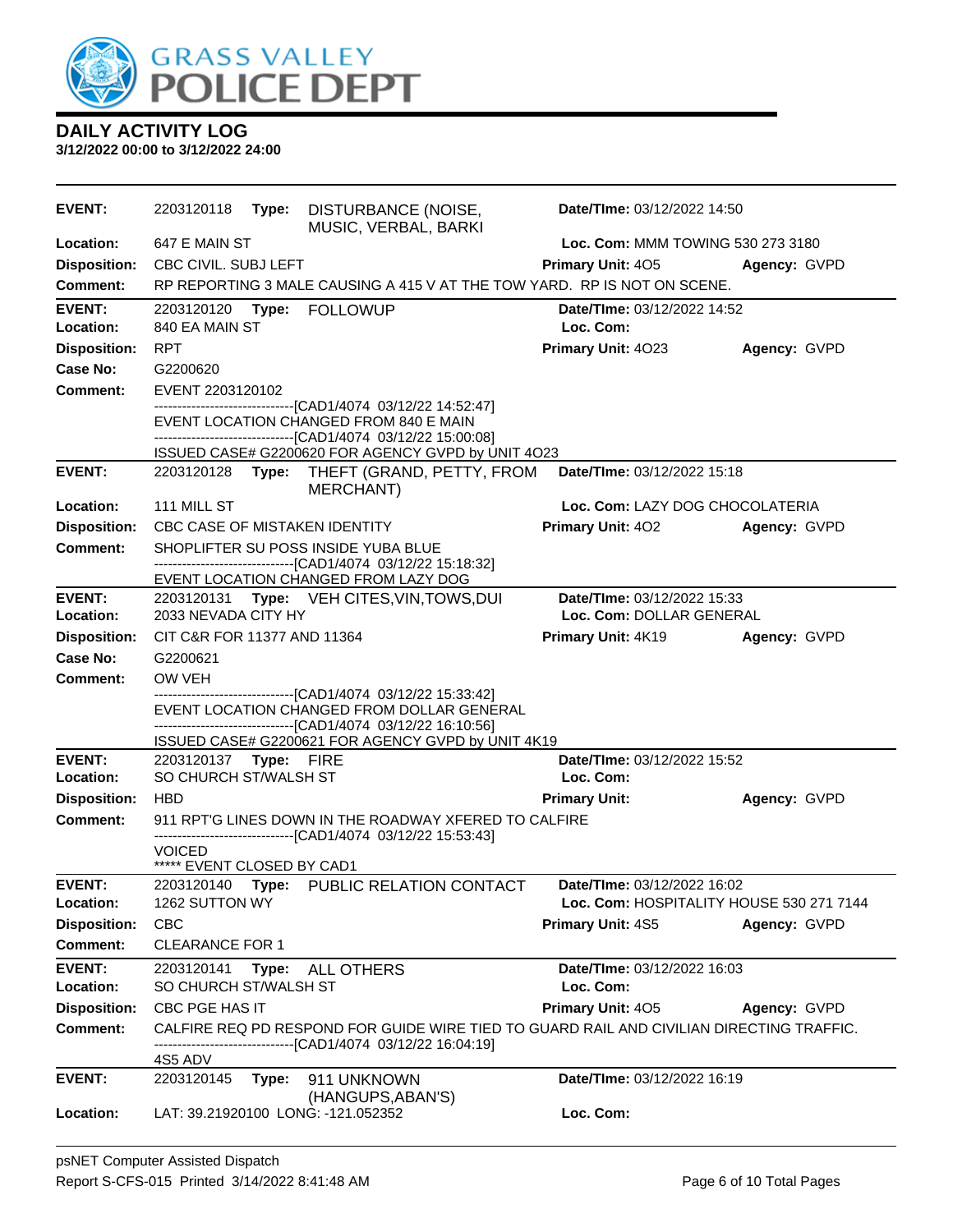

| <b>Disposition:</b>             | <b>HBD</b>                                                                                                    |       |                                                                                                                                                                                                                                                | <b>Primary Unit:</b>        | Agency: GVPD |
|---------------------------------|---------------------------------------------------------------------------------------------------------------|-------|------------------------------------------------------------------------------------------------------------------------------------------------------------------------------------------------------------------------------------------------|-----------------------------|--------------|
| <b>Comment:</b>                 | 911 ABAN                                                                                                      |       | -------------------------------[CAD1/4074 03/12/22 16:20:47]                                                                                                                                                                                   |                             |              |
|                                 |                                                                                                               |       | ON CB LINE PICKS UP AND DISCONNECTS                                                                                                                                                                                                            |                             |              |
|                                 | ***** EVENT CLOSED BY CAD1                                                                                    |       | -------------------------------[CAD1/4074_03/12/22 16:21:53]<br>EXTENSIVE HIST WITH NUMBER, NOT AT CONSISTENT ADDRESS                                                                                                                          |                             |              |
| <b>EVENT:</b>                   |                                                                                                               |       | 2203120147 Type: TRAFFIC (DUI, PARKING,                                                                                                                                                                                                        | Date/TIme: 03/12/2022 16:24 |              |
|                                 |                                                                                                               |       | SPEED, HAZ                                                                                                                                                                                                                                     |                             |              |
| Location:                       | 49 STATE/WE MCKNIGHT WY                                                                                       |       |                                                                                                                                                                                                                                                | Loc. Com: SB                |              |
| <b>Disposition:</b>             | <b>HBD</b>                                                                                                    |       |                                                                                                                                                                                                                                                | <b>Primary Unit:</b>        | Agency: GVPD |
| <b>Comment:</b>                 | ALMOST RAN RP OFF THE ROAD                                                                                    |       | 911 RPT'G 23103 SIL HONDA CIVIC W/ BLK RIMS, NEG LP/XFER TO CHP<br>-------------------------------[CAD1/4074 03/12/22 16:26:34]                                                                                                                |                             |              |
|                                 | <b>VOICED</b>                                                                                                 |       |                                                                                                                                                                                                                                                |                             |              |
|                                 | ***** EVENT CLOSED BY CAD1                                                                                    |       |                                                                                                                                                                                                                                                |                             |              |
| <b>EVENT:</b>                   | 2203120150                                                                                                    |       | <b>Type: DRUGS (ANY NARCOTIC</b><br><b>RELATED OFFENSE)</b>                                                                                                                                                                                    | Date/TIme: 03/12/2022 16:41 |              |
| Location:                       | 215 NO CHURCH ST                                                                                              |       |                                                                                                                                                                                                                                                | Loc. Com:                   |              |
| <b>Disposition:</b>             | <b>CBC</b>                                                                                                    |       |                                                                                                                                                                                                                                                | Primary Unit: 4023          | Agency: GVPD |
| <b>Comment:</b>                 | RP RPTG DRUG DEALS. ONE RED OLDER HONDA SEDAN. RP SAW THE EXCHANGE OF HS THREE TIMES.<br>TWO SUBJ IN THE VEH. |       |                                                                                                                                                                                                                                                |                             |              |
| <b>EVENT:</b>                   | 2203120151                                                                                                    | Type: | <b>COMMUNITY POLICING</b><br><b>ACTION</b>                                                                                                                                                                                                     | Date/TIme: 03/12/2022 16:46 |              |
| <b>Disposition:</b><br>Comment: | <b>CBC</b>                                                                                                    |       |                                                                                                                                                                                                                                                | <b>Primary Unit: 402</b>    | Agency: GVPD |
| <b>EVENT:</b>                   | 2203120152                                                                                                    |       | Type: ANIMALS (ABUSE, LOOSE,                                                                                                                                                                                                                   | Date/TIme: 03/12/2022 16:59 |              |
|                                 |                                                                                                               |       | FOUND, INJURED)                                                                                                                                                                                                                                |                             |              |
| Location:                       | <b>FIDDICK LN/PINE ST</b>                                                                                     |       |                                                                                                                                                                                                                                                | Loc. Com:                   |              |
| <b>Disposition:</b>             | <b>CBC 98M</b>                                                                                                |       |                                                                                                                                                                                                                                                | Primary Unit: 4023          | Agency: GVPD |
| <b>Comment:</b>                 |                                                                                                               |       | 911 REQ PICKUP OF LARGE DOG HE JUST FOUND. RP HAS IT BY THE COLLAR NOW                                                                                                                                                                         |                             |              |
|                                 |                                                                                                               |       | -------------------------------[CAD1/4074 03/12/22 17:01:14]<br>ADD'T 911 RPTG THE DOG ATTACKED HER DOG. NEG MEICAL. REQ 10-21.<br>--------------------------------[CAD1/4074 03/12/22 17:01:50]                                               |                             |              |
|                                 |                                                                                                               |       | RP RPTG SUBJ WHO HAS THE DOG IS IN THE MIDDLE OF THE RDWY                                                                                                                                                                                      |                             |              |
|                                 |                                                                                                               |       | ------------------------------[4O23/MDT 03/12/22 17:23]<br>NEG DOG ATTACK. ALL INVOLVED PARTIES CONTACTED. NO PERSON OR DOGS WERE BITTEN OR INJURED.<br>OWNER WAS LOCATED AND TOOK CUSTODY OF DOG. CONTACTED ADDTL. 911 RP AND ADVISED THEY DO |                             |              |
| <b>EVENT:</b>                   | NOT NEED A REPORT. CBC                                                                                        |       | Type: PRIVATE PARTY TOW                                                                                                                                                                                                                        | Date/TIme: 03/12/2022 17:05 |              |
|                                 | 2203120153                                                                                                    |       | <b>REPORT</b>                                                                                                                                                                                                                                  |                             |              |
| Location:                       | 110 DORSEY DR                                                                                                 |       |                                                                                                                                                                                                                                                | Loc. Com:                   |              |
| <b>Disposition:</b>             | HBD                                                                                                           |       |                                                                                                                                                                                                                                                | <b>Primary Unit:</b>        | Agency: GVPD |
| <b>Comment:</b>                 | PRIVATE PARTY TOW                                                                                             |       |                                                                                                                                                                                                                                                |                             |              |
|                                 | FCN/3702207102990<br>***** EVENT CLOSED BY CAD3                                                               |       | -------------------------------[CAD3/4056 03/12/22 17:08:28]                                                                                                                                                                                   |                             |              |
| <b>EVENT:</b>                   | 2203120154 Type: FOLLOWUP                                                                                     |       |                                                                                                                                                                                                                                                | Date/TIme: 03/12/2022 17:10 |              |
| Location:                       | <b>BRUNSWICK RD/NEVADA CITY HY</b>                                                                            |       |                                                                                                                                                                                                                                                | Loc. Com:                   |              |
| <b>Disposition:</b>             | UTL                                                                                                           |       |                                                                                                                                                                                                                                                | Primary Unit: 4K19          | Agency: GVPD |
| <b>Comment:</b>                 |                                                                                                               |       | 245 SU VEH 2009 BLU CAROLLA 6GYZ308<br>-------------------------------[CAD1/4074 03/12/22 17:11:15]                                                                                                                                            |                             |              |
|                                 |                                                                                                               |       | EVENT LOCATION CHANGED FROM BRUNSWICK AREA                                                                                                                                                                                                     |                             |              |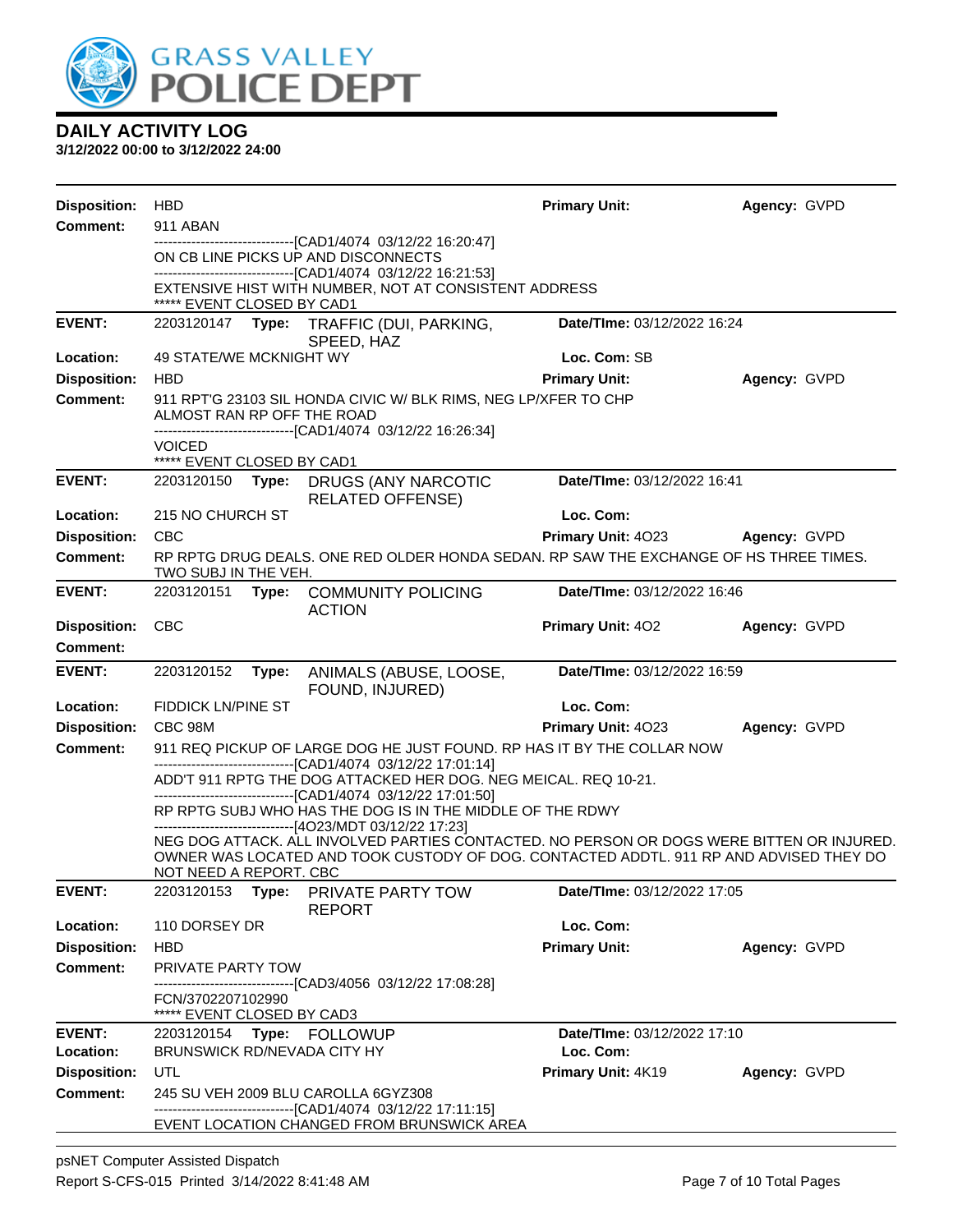

| <b>EVENT:</b>       | 2203120166                 | Type: | SUSPICIOUS CIRCUMSTANCE<br>(VEHICLE, PERSON                                                                                                                                                                                                                         | Date/Time: 03/12/2022 18:13                         |              |  |
|---------------------|----------------------------|-------|---------------------------------------------------------------------------------------------------------------------------------------------------------------------------------------------------------------------------------------------------------------------|-----------------------------------------------------|--------------|--|
| Location:           | <b>1381 E MAIN ST</b>      |       |                                                                                                                                                                                                                                                                     | Loc. Com: STATION HOUSE LIQUORS                     |              |  |
| <b>Disposition:</b> | <b>CBC</b>                 |       |                                                                                                                                                                                                                                                                     | Primary Unit: 4K19                                  | Agency: GVPD |  |
| <b>Comment:</b>     |                            |       | EMPLOYEE RPT'G 2 SUBJS IN A GRN TOYT TACOMA AND A GRY TOYT TACOMA POSS DEALING H&S.<br>MULTIPLE SUBJS HAVE WALKED UP TO THEM, STAYED FOR A MINUTE AND WALKED AWAY                                                                                                   |                                                     |              |  |
|                     | NEAR ARCHIES, 1327 E MAIN  |       | -------------------------------[CAD3/4085 03/12/22 18:28:12]<br>RP CALLED BACK, HEARD FROM NEIGHBORING BUSINESS, ONE OF THE SU JUMPED DIVIDE AND IS HIDING                                                                                                          |                                                     |              |  |
| <b>EVENT:</b>       |                            |       | 2203120170 Type: DISTURBANCE (NOISE,<br>MUSIC, VERBAL, BARKI                                                                                                                                                                                                        | Date/TIme: 03/12/2022 18:53                         |              |  |
| Location:           | SUTTON WY/BRUNSWICK RD     |       |                                                                                                                                                                                                                                                                     | Loc. Com:                                           |              |  |
| <b>Disposition:</b> | <b>HBD</b>                 |       |                                                                                                                                                                                                                                                                     | <b>Primary Unit:</b>                                | Agency: GVPD |  |
| <b>Comment:</b>     | MIDDLE OF ROADWAY          |       | 911 REPORTING WMA SHORT DARK HAIR DIRTY PANTS AND SHIRT, POSS TRANSIENT, STANIDING IN<br>-------------------------------[CAD2/3973 03/12/22 18:53:59]                                                                                                               |                                                     |              |  |
|                     | VOICED                     |       |                                                                                                                                                                                                                                                                     |                                                     |              |  |
|                     | ***** EVENT CLOSED BY CAD2 |       | -------------------------------[CAD2/3973_03/12/22_19:09:15]<br>PER 409- BEAT OFFICER ADVISED, LOG                                                                                                                                                                  |                                                     |              |  |
| <b>EVENT:</b>       |                            |       | 2203120172 Type: TRAFFIC ACCIDENT                                                                                                                                                                                                                                   | Date/TIme: 03/12/2022 19:06                         |              |  |
| Location:           | 155 GLASSON WY             |       |                                                                                                                                                                                                                                                                     | Loc. Com: SIERRA NEVADA MEMORIAL<br><b>HOSPITAL</b> |              |  |
| <b>Disposition:</b> |                            |       | CBC NEG REPT DESIRED, F/U TO CONTINUE                                                                                                                                                                                                                               | Primary Unit: 409                                   | Agency: GVPD |  |
| Comment:            |                            |       | RP REPORITNG 20002 OCCURED LAST NIGHT IN THE PARKING LOT 1900 LAST NIGHT, PER RP SU VEH WAS<br>A BLK SUV PER HOSPITAL SECURITY. RP HAS RESTURNED TO HOSPITAL TO LOOK FOR SU VEH BUT<br>UNABLE TO LOCATE. RP VEH IS WHI 2020 JEEP RENEGADE, LP 8VGF433. RP REQ 10-21 |                                                     |              |  |
| <b>EVENT:</b>       | 2203120174                 | Type: | <b>CITIZEN ASSIST (CIVIL</b><br>STANDBY'S, LOCKOUT                                                                                                                                                                                                                  | Date/TIme: 03/12/2022 19:23                         |              |  |
| Location:           | 1262 SUTTON WY             |       |                                                                                                                                                                                                                                                                     | Loc. Com: HOSPITALITY HOUSE 530 271 7144            |              |  |
| <b>Disposition:</b> | <b>CBC</b>                 |       |                                                                                                                                                                                                                                                                     | Primary Unit: 4022                                  | Agency: GVPD |  |
| <b>Comment:</b>     | FOR CLEARANCE              |       |                                                                                                                                                                                                                                                                     |                                                     |              |  |
| <b>EVENT:</b>       | 2203120175                 | Type: | <b>ORDINANCES</b><br>(COUNTY/MUNICIPAL)                                                                                                                                                                                                                             | Date/TIme: 03/12/2022 19:28                         |              |  |
| Location:           | 650 FREEMAN LN             |       |                                                                                                                                                                                                                                                                     | Loc. Com: JAMBA JUICE                               |              |  |
| <b>Disposition:</b> | CBC SUBJ MOVED ALONG       |       |                                                                                                                                                                                                                                                                     | <b>Primary Unit: 404</b>                            | Agency: GVPD |  |
| <b>Comment:</b>     |                            |       | RP REPORTING MALE SLEEPING IN BUSHES BETWEEN SIDEWALK AND THE BUSINESS. SECURITY HAS<br>ASKED HIM TO LEAVE BUT HE IS REFUSING. WMA BRO HAIR, BLU EYES, BEARD AND HAS A DOG WITH HIM.<br>RP WOULD LIKE HIM MOVED ALONG.                                              |                                                     |              |  |
| <b>EVENT:</b>       | 2203120176                 | Type: | <b>GV PUBLIC WORKS - WATER</b><br><b>ISSUE</b>                                                                                                                                                                                                                      | Date/TIme: 03/12/2022 19:41                         |              |  |
| Location:           | 562 SUTTON WY              |       |                                                                                                                                                                                                                                                                     | Loc. Com: ANYTIME FITNESS                           |              |  |
| <b>Disposition:</b> | <b>CBC</b>                 |       |                                                                                                                                                                                                                                                                     | <b>Primary Unit: 409</b>                            | Agency: GVPD |  |
| <b>Comment:</b>     | CONTACT PLAZA MANAGEMENT.  |       | RP REPORTING LARGE WATER LEAK COMING FROM SOMEWHERE AT END OF PLAZA NEAR SANDWICH<br>SHOP, POSSIBLY BROKEN SPRINKLER IN A FLOWER BED. RP WAS ADVISED WOULD LIKELY NEED TO                                                                                           |                                                     |              |  |
| <b>EVENT:</b>       | 2203120188                 | Type: | <b>FOLLOWUP</b>                                                                                                                                                                                                                                                     | Date/TIme: 03/12/2022 20:31                         |              |  |
| Location:           | 155 GLASSON WY             |       |                                                                                                                                                                                                                                                                     | Loc. Com: SIERRA NEVADA MEMORIAL<br><b>HOSPITAL</b> |              |  |
| <b>Disposition:</b> | <b>CBC</b>                 |       |                                                                                                                                                                                                                                                                     | Primary Unit: 409                                   | Agency: GVPD |  |
| <b>Comment:</b>     |                            |       | AT ER FOR F/U FROM EARLIER 20002<br>--------------------------[CAD2/3973_03/12/22_20:31:19]                                                                                                                                                                         |                                                     |              |  |
|                     |                            |       | EVENT LOCATION CHANGED FROM 155 GLASSON                                                                                                                                                                                                                             |                                                     |              |  |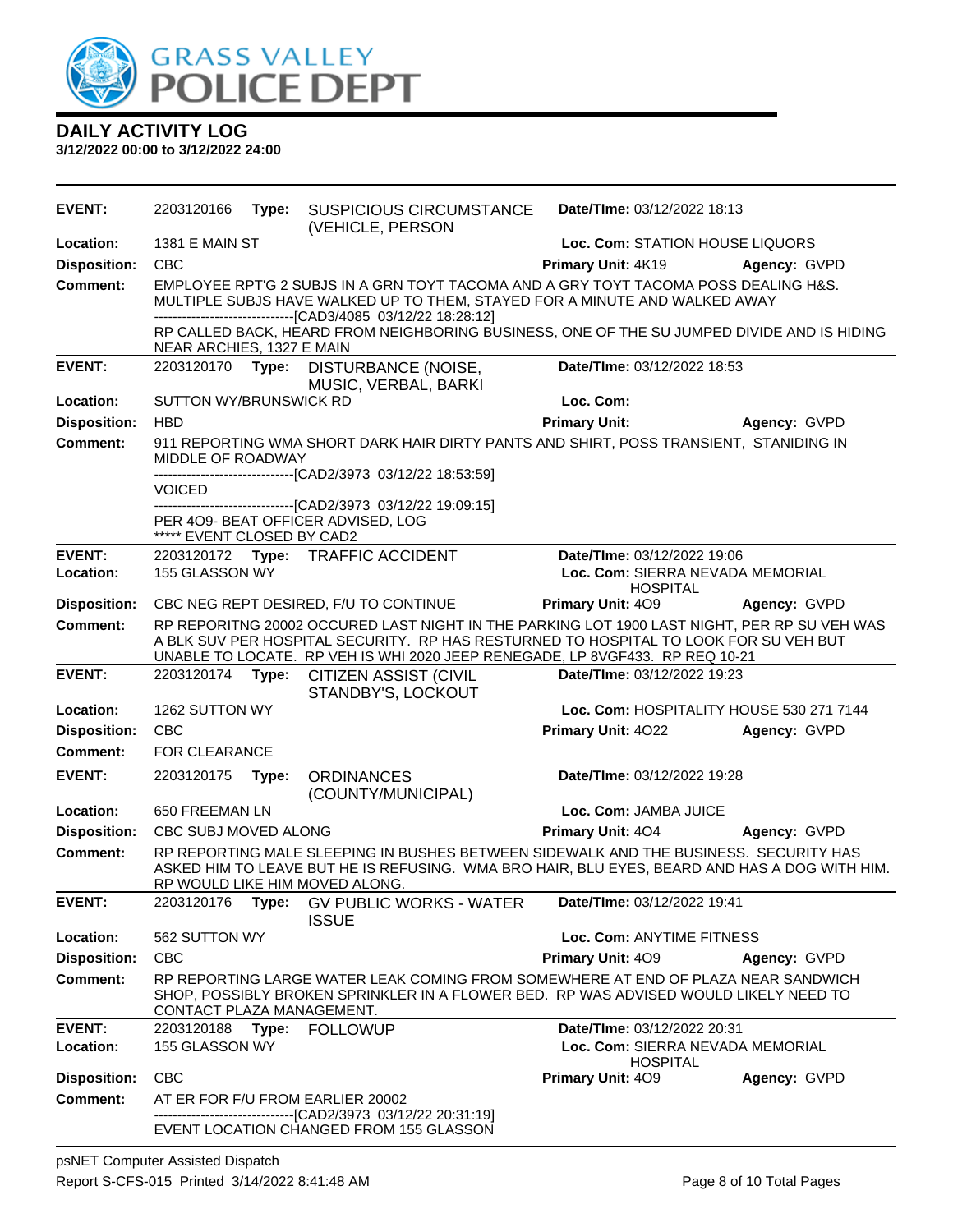

| <b>EVENT:</b><br>Location: | 2203120193 Type: VEHICLE STOP<br><b>IDAHO MARYLAND RD/SPRINGHILL DR</b>                                                                                                                                                                                                                                                                                                                                                                                                                                                         | Date/TIme: 03/12/2022 20:54<br>Loc. Com:                                |              |
|----------------------------|---------------------------------------------------------------------------------------------------------------------------------------------------------------------------------------------------------------------------------------------------------------------------------------------------------------------------------------------------------------------------------------------------------------------------------------------------------------------------------------------------------------------------------|-------------------------------------------------------------------------|--------------|
| <b>Disposition:</b>        | WA.                                                                                                                                                                                                                                                                                                                                                                                                                                                                                                                             | Primary Unit: 404                                                       | Agency: GVPD |
| <b>Comment:</b>            | License: 8RYC919                                                                                                                                                                                                                                                                                                                                                                                                                                                                                                                |                                                                         |              |
|                            | --------------------------------[CAD2/3973 03/12/22 20:58:45]                                                                                                                                                                                                                                                                                                                                                                                                                                                                   |                                                                         |              |
| <b>EVENT:</b>              | EVENT LOCATION CHANGED FROM IDAHO MARYLAND/SPRINGHILL                                                                                                                                                                                                                                                                                                                                                                                                                                                                           |                                                                         |              |
| Location:                  | 2203120194 Type: VEHICLE STOP<br>470 IDAHO MARYLAND RD                                                                                                                                                                                                                                                                                                                                                                                                                                                                          | <b>Date/Time: 03/12/2022 20:59</b><br>Loc. Com: CHRIS CALIBER COLLISION |              |
| <b>Disposition:</b>        | <b>WA</b>                                                                                                                                                                                                                                                                                                                                                                                                                                                                                                                       | <b>Primary Unit: 404</b>                                                | Agency: GVPD |
| <b>Comment:</b>            | License: 8FVR092                                                                                                                                                                                                                                                                                                                                                                                                                                                                                                                |                                                                         |              |
|                            | --------------------------------[CAD2/3973 03/12/22 21:00:57]                                                                                                                                                                                                                                                                                                                                                                                                                                                                   |                                                                         |              |
| <b>EVENT:</b>              | EVENT LOCATION CHANGED FROM IDAHO MARYLAND/TUNEZ FOR YOU<br>2203120196 <b>Type:</b><br>DISTURBANCE (NOISE,                                                                                                                                                                                                                                                                                                                                                                                                                      | Date/TIme: 03/12/2022 21:02                                             |              |
|                            | MUSIC, VERBAL, BARKI                                                                                                                                                                                                                                                                                                                                                                                                                                                                                                            |                                                                         |              |
| Location:                  | 867 SUTTON WY                                                                                                                                                                                                                                                                                                                                                                                                                                                                                                                   | Loc. Com: SAFEWAY                                                       |              |
| <b>Disposition:</b>        | <b>CBC</b>                                                                                                                                                                                                                                                                                                                                                                                                                                                                                                                      | Primary Unit: 409                                                       | Agency: GVPD |
| Comment:                   | MALE CUSSING AT CUSTOMERS AND HARASSING EMPLOYEES, MADE A FINGER GUN INSIDE STORES. NEG<br>ACTUAL WEAPONS. WMA LONG BLK HAIR. LAST SEEN WALKING OUT OF STORE GETTING INTO VEH, WHI<br>4D SEDAN. PER RP HE IS CURRENTLY IN PARKING LOT CUSSING AT CUSTOMERS                                                                                                                                                                                                                                                                      |                                                                         |              |
| <b>EVENT:</b>              | 2203120199 Type: DISTURBANCE (NOISE,<br>MUSIC, VERBAL, BARKI                                                                                                                                                                                                                                                                                                                                                                                                                                                                    | Date/TIme: 03/12/2022 21:34                                             |              |
| Location:                  | 123 PINE LN                                                                                                                                                                                                                                                                                                                                                                                                                                                                                                                     | Loc. Com:                                                               |              |
| <b>Disposition:</b>        | AST                                                                                                                                                                                                                                                                                                                                                                                                                                                                                                                             | <b>Primary Unit: 404</b>                                                | Agency: GVPD |
| <b>Case No:</b>            | G2200622                                                                                                                                                                                                                                                                                                                                                                                                                                                                                                                        |                                                                         |              |
| <b>Comment:</b>            | 911 EX BOYFRIEND JUST KICKED DOOR OPEN AND IS TRYING TO FIGHT SON. RP STATES HE TRYING TO<br>LEAVE LEFT IN 4YRN249 RED HOND ACCORD HEADED TWD CHURCH<br>--------------------------------[CAD3/4085 03/12/22 21:34:36]<br>PER RP HE CAME BACK AND IS IN 415P WITH RPS J SON<br>-------------------------------[CAD3/4085 03/12/22 21:35:02]<br>NEG WEAPONS, RPS NEIGHBOR JUST CAME OUT AND RP DISCONNECTED<br>-------------------------------[CAD2/3973_03/12/22 21:54:15]<br>ISSUED CASE# G2200622 FOR AGENCY GVPD by UNIT 4O24 |                                                                         |              |
| <b>EVENT:</b>              | 2203120200 Type: 911 UNKNOWN<br>(HANGUPS, ABAN'S)                                                                                                                                                                                                                                                                                                                                                                                                                                                                               | Date/TIme: 03/12/2022 21:35                                             |              |
| Location:                  | LAT: 39.20055400 LONG: -121.056772                                                                                                                                                                                                                                                                                                                                                                                                                                                                                              | Loc. Com:                                                               |              |
| <b>Disposition:</b>        | <b>HBD</b>                                                                                                                                                                                                                                                                                                                                                                                                                                                                                                                      | <b>Primary Unit:</b>                                                    | Agency: GVPD |
| Comment:                   | 911 ABAN                                                                                                                                                                                                                                                                                                                                                                                                                                                                                                                        |                                                                         |              |
|                            | -------------------------------[CAD3/4085_03/12/22_21:37:20]<br>ON CALLBACK, LEFT MSG                                                                                                                                                                                                                                                                                                                                                                                                                                           |                                                                         |              |
|                            | --------------------------------[CAD2/3973 03/12/22 21:40:41]<br>NEG HISTORY WITH NUMBER<br>EVENT CLOSED BY CAD2                                                                                                                                                                                                                                                                                                                                                                                                                |                                                                         |              |
| <b>EVENT:</b>              | Type: VEH CITES, VIN, TOWS, DUI<br>2203120207                                                                                                                                                                                                                                                                                                                                                                                                                                                                                   | Date/TIme: 03/12/2022 22:14                                             |              |
| <b>Location:</b>           | 1000 BLK WHISPERING PINES                                                                                                                                                                                                                                                                                                                                                                                                                                                                                                       | Loc. Com:                                                               |              |
| <b>Disposition:</b>        | <b>CBC</b>                                                                                                                                                                                                                                                                                                                                                                                                                                                                                                                      | Primary Unit: 409                                                       | Agency: GVPD |
| <b>Comment:</b>            | OW VEH                                                                                                                                                                                                                                                                                                                                                                                                                                                                                                                          |                                                                         |              |
| <b>EVENT:</b>              | 2203120208<br>Type:<br>DISTURBANCE (NOISE,<br>MUSIC, VERBAL, BARKI                                                                                                                                                                                                                                                                                                                                                                                                                                                              | Date/TIme: 03/12/2022 22:19                                             |              |
| Location:                  | 134 IRON HORSE PL                                                                                                                                                                                                                                                                                                                                                                                                                                                                                                               | Loc. Com:                                                               |              |
| <b>Disposition:</b>        | ARA                                                                                                                                                                                                                                                                                                                                                                                                                                                                                                                             | Primary Unit: 404                                                       | Agency: GVPD |
| Case No:                   | G2200623                                                                                                                                                                                                                                                                                                                                                                                                                                                                                                                        |                                                                         |              |